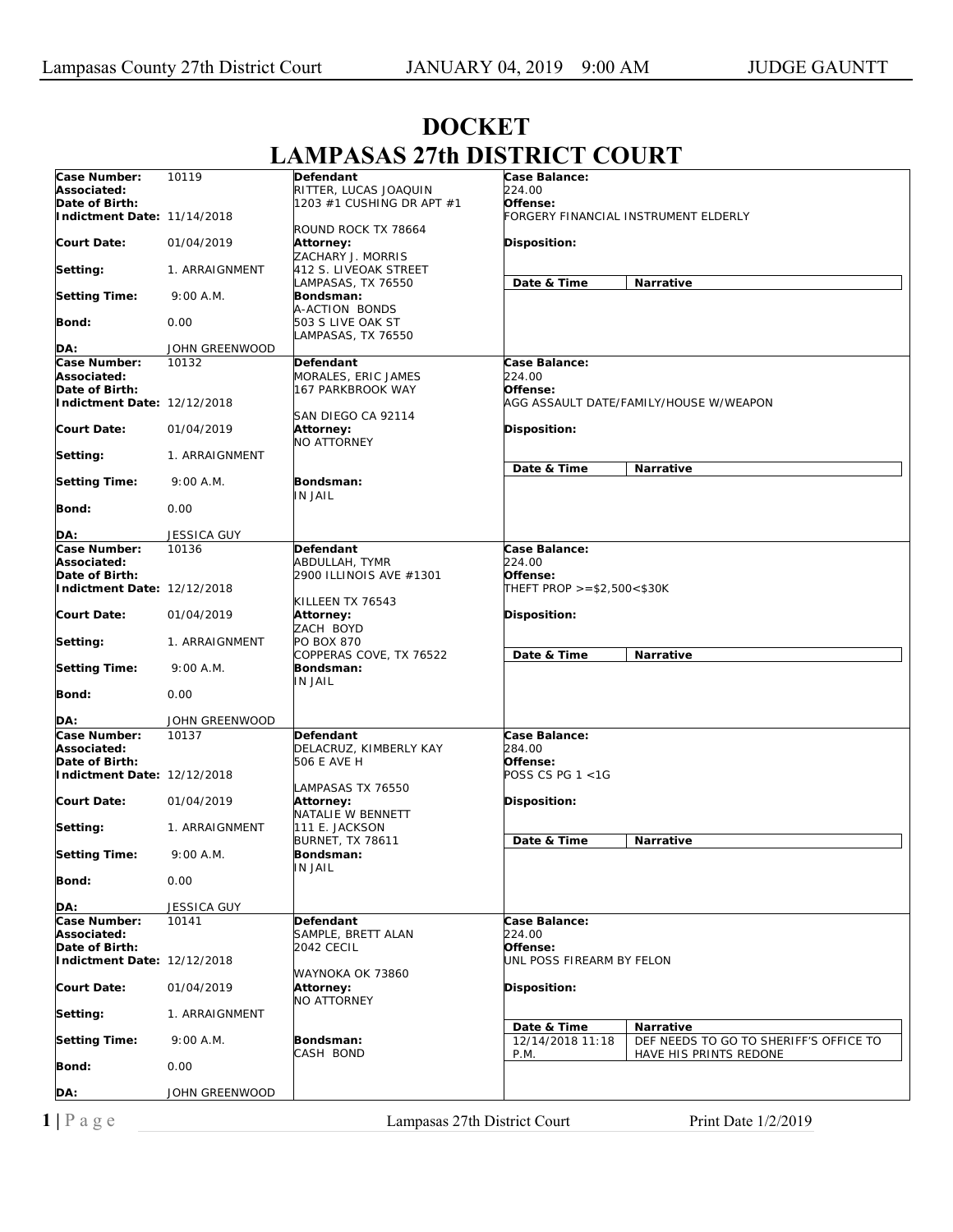| Case Number:                   | 10123          | Defendant                      | Case Balance:                                |
|--------------------------------|----------------|--------------------------------|----------------------------------------------|
| Associated:                    |                |                                | 224.00                                       |
|                                |                | GARCIA, LEE ANTHONY            |                                              |
| Date of Birth:                 |                | 601 S. SPRING ST.              | Offense:                                     |
|                                |                |                                | ASSAULT FAM/HOUSE MEM IMPEDE BREATH/CIRCULAT |
|                                |                |                                |                                              |
| Indictment Date: 11/14/2018    |                | LAMPASAS TX 76550              |                                              |
|                                |                | Attorney:                      | Disposition:                                 |
|                                |                |                                |                                              |
| <b>Court Date:</b>             | 01/04/2019     | <b>BILL PRICE</b>              |                                              |
|                                |                | 408 SOUTH LIVE OAK             |                                              |
|                                |                |                                |                                              |
| Setting:                       | 1. ARRAIGNMENT | LAMPASAS, TX 76550             | Date & Time<br>Narrative                     |
|                                |                | Bondsman:                      |                                              |
|                                |                |                                |                                              |
| <b>Setting Time:</b>           | 9:00 A.M.      | <b>JIM TIMMONS</b>             |                                              |
|                                |                | 1508 W. COMMERCE               |                                              |
|                                |                |                                |                                              |
| Bond:                          | 75000.00       | SAN SABA, TX 76877             |                                              |
|                                |                |                                |                                              |
|                                |                |                                |                                              |
| DA:                            | JOHN GREENWOOD |                                |                                              |
| Case Number:                   | 10110          | Defendant                      | Case Balance:                                |
| Associated:                    |                | GARCIA, LEE ANTHONY            | 224.00                                       |
|                                |                |                                |                                              |
| Date of Birth:                 |                | 603 S. SPRING ST. #1           | Offense:                                     |
|                                |                |                                | THEFT OF FIREARM                             |
|                                |                |                                |                                              |
| Indictment Date: 10/17/2018    |                | LAMPASAS TX 76550              |                                              |
|                                |                | Attorney:                      | Disposition:                                 |
|                                |                |                                |                                              |
| <b>Court Date:</b>             | 01/04/2019     | <b>BILL PRICE</b>              |                                              |
|                                |                | 408 SOUTH LIVE OAK             |                                              |
|                                |                |                                |                                              |
| Setting:                       | 1. ARRAIGNMENT | LAMPASAS, TX 76550             | Date & Time<br>Narrative                     |
|                                |                | Bondsman:                      |                                              |
|                                |                |                                |                                              |
| <b>Setting Time:</b>           | 9:00 A.M.      | JIM TIMMONS                    |                                              |
|                                |                | 1508 W. COMMERCE               |                                              |
|                                |                |                                |                                              |
| Bond:                          | 3000.00        | SAN SABA, TX 76877             |                                              |
|                                |                |                                |                                              |
| DA:                            | JOHN GREENWOOD |                                |                                              |
|                                |                |                                |                                              |
| Case Number:                   | 10111          | Defendant                      | Case Balance:                                |
| Associated:                    |                | <b>GARCIA, LEE ANTHONY</b>     | 284.00                                       |
|                                |                |                                |                                              |
| Date of Birth:                 |                | 603 S. SPRING ST. #1           | Offense:                                     |
|                                |                |                                | POSS CS PG1 <1G DFZ IAT                      |
|                                |                |                                |                                              |
| Indictment Date: 10/17/2018    |                |                                |                                              |
|                                |                | <b>Attorney:</b>               | Disposition:                                 |
|                                |                |                                |                                              |
| <b>Court Date:</b>             | 01/04/2019     | <b>BILL PRICE</b>              |                                              |
|                                |                | 408 SOUTH LIVE OAK             |                                              |
|                                |                |                                |                                              |
| Setting:                       | 1. ARRAIGNMENT | LAMPASAS, TX 76550             | Date & Time<br>Narrative                     |
|                                |                | Bondsman:                      |                                              |
|                                |                |                                |                                              |
| <b>Setting Time:</b>           | 9:00 A.M.      | <b>JIM TIMMONS</b>             |                                              |
|                                |                | 1508 W. COMMERCE               |                                              |
| Bond:                          | 1000.00        |                                |                                              |
|                                |                | SAN SABA, TX 76877             |                                              |
|                                |                |                                |                                              |
| DA:                            | JOHN GREENWOOD |                                |                                              |
|                                |                |                                |                                              |
| Case Number:                   | 10122          | Defendant                      | Case Balance:                                |
| Associated:                    |                | GARCIA, JESSE JOE              | 224.00                                       |
|                                |                |                                |                                              |
| Date of Birth:                 |                | 603 SOUTH SPRING STREET        | Offense:                                     |
|                                |                |                                | ASSAULT FAM/HOUSE MEM IMPEDE BREATH/CIRCULAT |
|                                |                |                                |                                              |
| Indictment Date: 11/14/2018    |                | LAMPASAS TX 76550              |                                              |
|                                |                |                                |                                              |
|                                |                |                                |                                              |
| <b>Court Date:</b>             |                | Attorney:                      | Disposition:                                 |
|                                | 01/04/2019     | MATT GROVE                     |                                              |
|                                |                |                                |                                              |
|                                |                | 900 E PECAN STREET STE 300-181 |                                              |
| Setting:                       | 2. PRE TRIAL   | PFLUGERVILLE, TX 78660         | Date & Time<br>Narrative                     |
|                                |                | Bondsman:                      |                                              |
|                                |                |                                |                                              |
|                                | 9:00 A.M.      | <b>IN JAIL</b>                 |                                              |
| <b>Setting Time:</b>           |                |                                |                                              |
|                                |                |                                |                                              |
| Bond:                          | 0.00           |                                |                                              |
|                                |                |                                |                                              |
|                                |                |                                |                                              |
| DA:                            | JOHN GREENWOOD |                                |                                              |
| Case Number:                   | 10109          | Defendant                      | Case Balance:                                |
|                                |                |                                |                                              |
| Associated:                    |                | GRIBBLE, CASSIDY CHRISTINE     | 224.00                                       |
| Date of Birth:                 |                | 4413 ABIGAIL DR                | Offense:                                     |
|                                |                |                                |                                              |
|                                |                |                                | FORGERY FINANCIAL INSTRUMENT ELDERLY         |
| Indictment Date: 10/17/2018    |                | KILLEEN TX 76549               |                                              |
|                                |                |                                |                                              |
|                                |                | Attorney:                      | Disposition:                                 |
|                                | 01/04/2019     | STEPHEN J DEBYE                |                                              |
|                                |                |                                |                                              |
|                                |                | PO BOX 2057                    |                                              |
|                                | 2. PRE TRIAL   | <b>BELTON, TX 76513</b>        | Date & Time<br>Narrative                     |
| <b>Court Date:</b><br>Setting: |                |                                |                                              |
|                                |                | Bondsman:                      |                                              |
| <b>Setting Time:</b>           | 9:00 A.M.      | CASH BOND                      |                                              |
|                                |                |                                |                                              |
|                                |                |                                |                                              |
|                                | 1500.00        |                                |                                              |
| Bond:                          |                |                                |                                              |
|                                |                |                                |                                              |
| DA:                            | JESSICA GUY    |                                |                                              |
| $2 P \text{ a } g e$           |                | Lampasas 27th District Court   | Print Date 1/2/2019                          |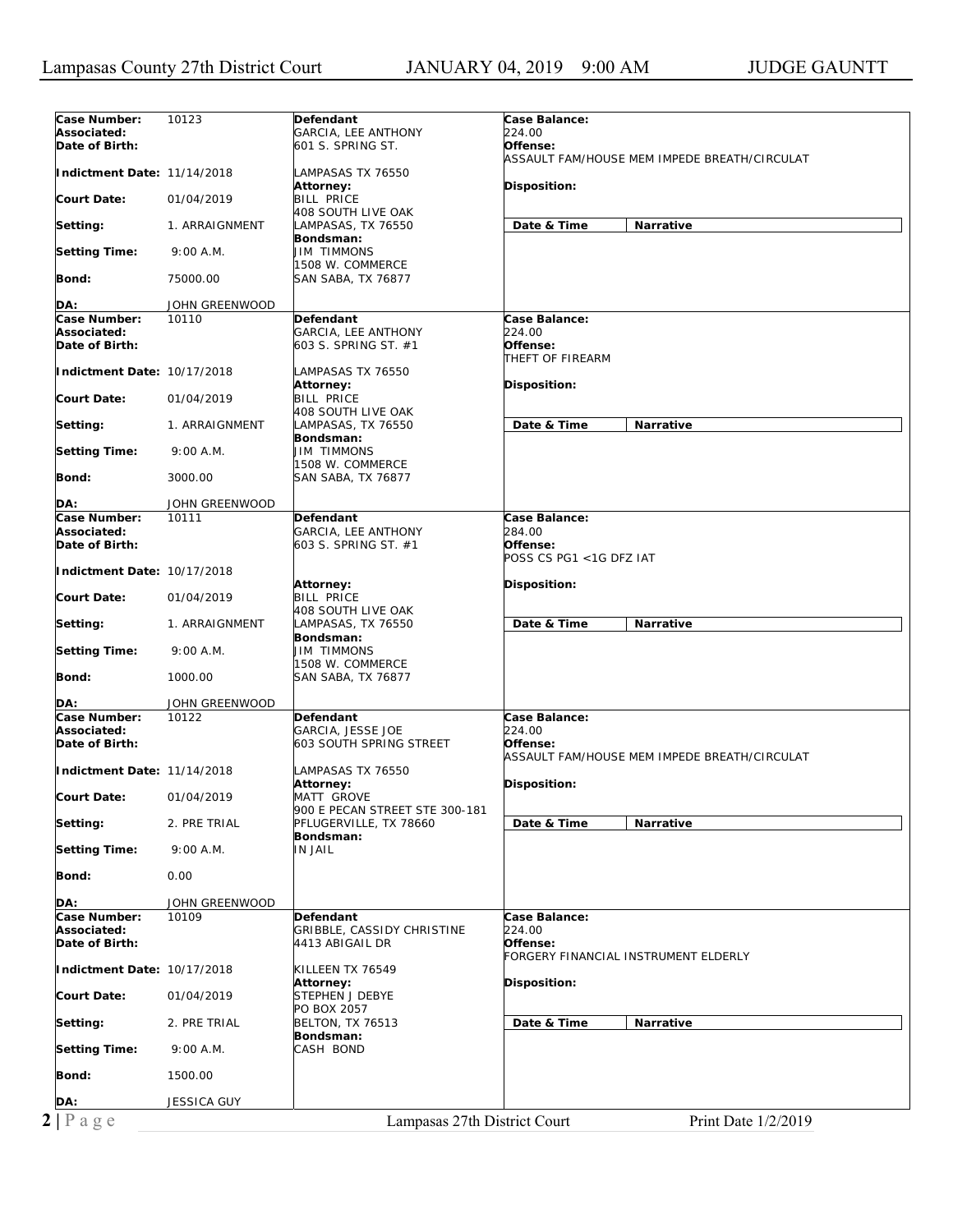| Case Number:                | 9609               | Defendant                         | Case Balance:        |                                        |  |
|-----------------------------|--------------------|-----------------------------------|----------------------|----------------------------------------|--|
| Associated:                 |                    | WEST, ALEXIS PAIGE                | 284.00               |                                        |  |
| Date of Birth:              |                    | 1920 HIGHLAND DRIVE BUCHANANA     | Offense:             |                                        |  |
|                             |                    | <b>DAM</b>                        | POSS CS PG 1 >=1G<4G |                                        |  |
| Indictment Date: 08/17/2016 |                    |                                   |                      |                                        |  |
|                             |                    |                                   | Disposition:         |                                        |  |
| <b>Court Date:</b>          |                    |                                   |                      |                                        |  |
|                             | 01/04/2019         | Attorney:                         |                      |                                        |  |
|                             |                    | <b>TRACY D CLUCK</b>              |                      |                                        |  |
| Setting:                    | 2. PRE TRIAL       | 12600 HILL COUNTRY BLVD., STE. R- | Date & Time          | <b>Narrative</b>                       |  |
|                             |                    | 275                               |                      |                                        |  |
| <b>Setting Time:</b>        | 9:00 A.M.          | AUSTIN, TX 78738                  |                      |                                        |  |
|                             |                    | Bondsman:                         |                      |                                        |  |
| Bond:                       | 2500.00            | <b>JIM TIMMONS</b>                |                      |                                        |  |
|                             |                    | 1508 W. COMMERCE                  |                      |                                        |  |
| DA:                         | JOHN GREENWOOD     | SAN SABA, TX 76877                |                      |                                        |  |
| Case Number:                | 10092              | Defendant                         | Case Balance:        |                                        |  |
| Associated:                 |                    | GAUNA, AMANDA NICOLE              | 334.00               |                                        |  |
| Date of Birth:              |                    | 1019 MILL ST.                     | Offense:             |                                        |  |
|                             |                    |                                   |                      |                                        |  |
|                             |                    |                                   | POSS CS PG 1 >=1G<4G |                                        |  |
| Indictment Date: 09/12/2018 |                    | LAMPASAS TX 76550                 |                      |                                        |  |
|                             |                    | <b>Attorney:</b>                  | <b>Disposition:</b>  |                                        |  |
| <b>Court Date:</b>          | 01/04/2019         | <b>EDDIE G. SHELL</b>             |                      |                                        |  |
|                             |                    | 6000 NORTH HIGHWAY 281            |                      |                                        |  |
| Setting:                    | 2. PRE TRIAL       | MARBLE FALLS, TX 78654            | Date & Time          | <b>Narrative</b>                       |  |
|                             |                    | Bondsman:                         |                      |                                        |  |
| <b>Setting Time:</b>        | 9:00 A.M.          | <b>IN JAIL</b>                    |                      |                                        |  |
|                             |                    |                                   |                      |                                        |  |
| Bond:                       | 3000.00            |                                   |                      |                                        |  |
|                             |                    |                                   |                      |                                        |  |
|                             |                    |                                   |                      |                                        |  |
| DA:                         | <b>JESSICA GUY</b> |                                   |                      |                                        |  |
| Case Number:                | 10104              | <b>Defendant</b>                  | Case Balance:        |                                        |  |
| Associated:                 |                    | KENNEMER, TROY ALLEN              | 224.00               |                                        |  |
| Date of Birth:              |                    | 1281 CR 1281 BOX 1                | Offense:             |                                        |  |
|                             |                    |                                   |                      | AGG ASSAULT DATE/FAMILY/HOUSE W/WEAPON |  |
| Indictment Date: 10/17/2018 |                    | LOMETA TX 76853                   |                      |                                        |  |
|                             |                    | Attorney:                         | <b>Disposition:</b>  |                                        |  |
| <b>Court Date:</b>          | 01/04/2019         | ZACHARY J. MORRIS                 |                      |                                        |  |
|                             |                    | 412 S. LIVEOAK STREET             |                      |                                        |  |
|                             | 2. PRE TRIAL       | LAMPASAS, TX 76550                | Date & Time          | Narrative                              |  |
| Setting:                    |                    |                                   |                      |                                        |  |
|                             |                    | Bondsman:                         |                      |                                        |  |
| <b>Setting Time:</b>        | 9:00 A.M.          | A-ACTION BONDS                    |                      |                                        |  |
|                             |                    | 503 S LIVE OAK ST                 |                      |                                        |  |
| Bond:                       | 10000.00           | LAMPASAS, TX 76550                |                      |                                        |  |
|                             |                    |                                   |                      |                                        |  |
| DA:                         | JOHN GREENWOOD     |                                   |                      |                                        |  |
| Case Number:                | 10107              | Defendant                         | Case Balance:        |                                        |  |
| Associated:                 |                    | PARKER, SIERRA CHIRI              | <i>284.00</i>        |                                        |  |
| Date of Birth:              |                    | 11712 BARRYINGTON WAY             | Offense:             |                                        |  |
|                             |                    |                                   | POSS CS PG 1 <1G     |                                        |  |
| Indictment Date: 10/17/2018 |                    | AUSTIN TX 78759                   |                      |                                        |  |
|                             |                    | Attorney:                         | Disposition:         |                                        |  |
|                             |                    |                                   |                      |                                        |  |
| <b>Court Date:</b>          | 01/04/2019         | MATT GROVE                        |                      |                                        |  |
|                             |                    | 900 E PECAN STREET STE 300-181    |                      |                                        |  |
| Setting:                    | 2. PRE TRIAL       | PFLUGERVILLE, TX 78660            | Date & Time          | Narrative                              |  |
|                             |                    | Bondsman:                         |                      |                                        |  |
| <b>Setting Time:</b>        | 9:00 A.M.          | PR BOND                           |                      |                                        |  |
|                             |                    |                                   |                      |                                        |  |
| Bond:                       | 3500.00            |                                   |                      |                                        |  |
|                             |                    |                                   |                      |                                        |  |
| DA:                         | <b>JESSICA GUY</b> |                                   |                      |                                        |  |
| Case Number:                | 10118              | Defendant                         | Case Balance:        |                                        |  |
| Associated:                 |                    | BENDER, KELLY BERWIN              | <i>284.00</i>        |                                        |  |
| Date of Birth:              |                    | <b>16 MATTHEWS DRIVE</b>          | Offense:             |                                        |  |
|                             |                    |                                   | POSS CS PG 1 <1G     |                                        |  |
|                             |                    |                                   |                      |                                        |  |
| Indictment Date: 11/14/2018 |                    | LAMPASAS TX 76550                 |                      |                                        |  |
|                             |                    | <b>Attorney:</b>                  | <b>Disposition:</b>  |                                        |  |
| <b>Court Date:</b>          | 01/04/2019         | ZACHARY J. MORRIS                 |                      |                                        |  |
|                             |                    | 412 S. LIVEOAK STREET             |                      |                                        |  |
| Setting:                    | 2. PRE TRIAL       | LAMPASAS, TX 76550                | Date & Time          | <b>Narrative</b>                       |  |
|                             |                    | Bondsman:                         | 12/17/2018 2:55      | SUPPRESSION HEARING DATE TO BE         |  |
| <b>Setting Time:</b>        | 9:00 A.M.          | A-ACTION BONDS                    | P.M.                 | <b>SCHEDULED</b>                       |  |
|                             |                    | 503 S LIVE OAK ST                 |                      |                                        |  |
| Bond:                       | 3000.00            | LAMPASAS, TX 76550                |                      |                                        |  |
|                             |                    |                                   |                      |                                        |  |
|                             |                    |                                   |                      |                                        |  |
|                             |                    |                                   |                      |                                        |  |
| DA:                         | <b>JESSICA GUY</b> |                                   |                      |                                        |  |
| $3 \mid P$ a g e            |                    | Lampasas 27th District Court      |                      | Print Date 1/2/2019                    |  |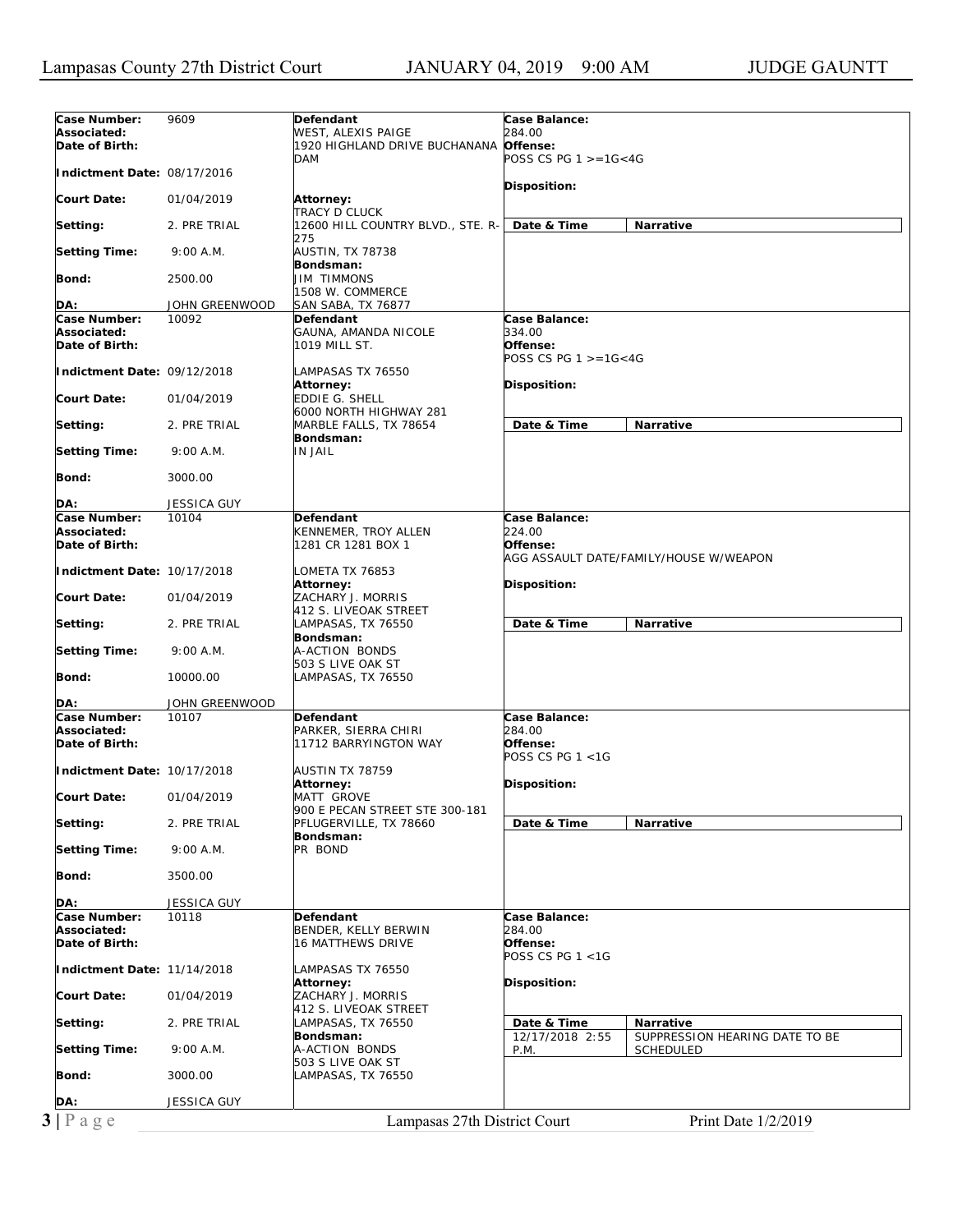| Case Number:                | 10128          | Defendant                       | <b>Case Balance:</b>                                 |
|-----------------------------|----------------|---------------------------------|------------------------------------------------------|
| Associated:                 |                | ERICKSON, MICHAEL BLAIR         | 284.00                                               |
| Date of Birth:              |                | 804 MINUTEMAN DR                | Offense:                                             |
|                             |                |                                 | POSS CS PG 1 <1G                                     |
| Indictment Date: 11/14/2018 |                | FORT WORTH TX 76131             |                                                      |
|                             |                | <b>Attorney:</b>                | Disposition:                                         |
| <b>Court Date:</b>          | 01/04/2019     | ZACHARY J. MORRIS               |                                                      |
|                             |                | 412 S. LIVEOAK STREET           |                                                      |
| Setting:                    | 2. PRE TRIAL   | LAMPASAS, TX 76550              | Date & Time<br>Narrative                             |
|                             |                | Bondsman:                       |                                                      |
| <b>Setting Time:</b>        | 9:00 A.M.      | A-ACTION BONDS                  |                                                      |
|                             |                | 503 S LIVE OAK ST               |                                                      |
| Bond:                       | 3000.00        | LAMPASAS, TX 76550              |                                                      |
|                             |                |                                 |                                                      |
| DA:                         | JOHN GREENWOOD |                                 |                                                      |
| Case Number:                | 10129          | Defendant                       | Case Balance:                                        |
| Associated:                 |                | <b>WESTBROOK, MICHAEL WAYNE</b> | 284.00                                               |
| Date of Birth:              |                | PO BOX 149                      | Offense:                                             |
|                             |                |                                 | POSS CS PG 1 <1G                                     |
| Indictment Date: 11/14/2018 |                | <b>ALEDO TX 76008</b>           |                                                      |
|                             |                |                                 |                                                      |
| <b>Court Date:</b>          | 01/04/2019     | Attorney:<br>ZACHARY J. MORRIS  | Disposition:                                         |
|                             |                |                                 |                                                      |
|                             |                | 412 S. LIVEOAK STREET           |                                                      |
| Setting:                    | 2. PRE TRIAL   | LAMPASAS, TX 76550              | Date & Time<br>Narrative                             |
|                             |                | Bondsman:                       |                                                      |
| <b>Setting Time:</b>        | 9:00 A.M.      | A-ACTION BONDS                  |                                                      |
|                             |                | 503 S LIVE OAK ST               |                                                      |
| Bond:                       | 3000.00        | LAMPASAS, TX 76550              |                                                      |
|                             |                |                                 |                                                      |
| DA:                         | JOHN GREENWOOD |                                 |                                                      |
| Case Number:                | 10094          | Defendant                       | Case Balance:                                        |
| Associated:                 |                | MORALES, MICHAEL EDWARD         | 224.00                                               |
| Date of Birth:              |                | 139 HADLEY CREEK BEND           | Offense:                                             |
|                             |                |                                 | EVADING ARREST DET W/VEH                             |
| Indictment Date: 10/12/2018 |                | HUNTSVILLE TX 77320             |                                                      |
|                             |                | <b>Attorney:</b>                | Disposition:                                         |
| <b>Court Date:</b>          | 01/04/2019     | ZACHARY J. MORRIS               |                                                      |
|                             |                | 412 S. LIVEOAK STREET           |                                                      |
| Setting:                    | 2. PRE TRIAL   | LAMPASAS, TX 76550              | Date & Time<br>Narrative                             |
|                             |                | Bondsman:                       |                                                      |
| <b>Setting Time:</b>        | 9:00 A.M.      | A-ACTION BONDS                  |                                                      |
|                             |                | 503 S LIVE OAK ST               |                                                      |
| Bond:                       | 2500.00        | LAMPASAS, TX 76550              |                                                      |
|                             |                |                                 |                                                      |
| DA:                         | JESSICA GUY    |                                 |                                                      |
| Case Number:                | 10088          | Defendant                       | Case Balance:                                        |
| Associated:                 |                | <b>WELLS, ALLEN BLAKE</b>       | 474.00                                               |
| Date of Birth:              |                | 3491 BROOK VALLEY DRIVE;        | Offense:                                             |
|                             |                | BROWNWOOD TX 76857              | <b>SEXUAL ASSAULT</b>                                |
| Indictment Date: 09/12/2018 |                |                                 |                                                      |
|                             |                | MAY TX 76857                    | Disposition:                                         |
| <b>Court Date:</b>          | 01/04/2019     | Attorney:                       |                                                      |
|                             |                | <b>TODD STEELE</b>              |                                                      |
| Setting:                    | 2. PRE TRIAL   | 309 N CENTER AVENUE -           | Date & Time<br>Narrative                             |
|                             |                | tsteele@toddsteele.myfirm.pro   |                                                      |
| <b>Setting Time:</b>        | 9:00 A.M.      | BROWNWOOD, TX 76801             |                                                      |
|                             |                | Bondsman:                       |                                                      |
| Bond:                       | 2500.00        | A-ACTION BONDS                  |                                                      |
|                             |                | 503 S LIVE OAK ST               |                                                      |
| DA:                         | JESSICA GUY    | LAMPASAS, TX 76550              |                                                      |
| Case Number:                | 10112          | Defendant                       | Case Balance:                                        |
| Associated:                 | 10102          | PIERCE, MICHAEL RAY             | 334.00                                               |
| Date of Birth:              |                | 805 W. 1ST ST.                  | Offense:                                             |
|                             |                |                                 | POSS CS PG 1 <1G                                     |
| Indictment Date: 10/17/2018 |                | LAMPASAS TX 76550               |                                                      |
|                             |                | Attorney:                       | <b>Disposition:</b>                                  |
| <b>Court Date:</b>          | 01/04/2019     | ZACHARY J. MORRIS               |                                                      |
|                             |                | 412 S. LIVEOAK STREET           |                                                      |
| Setting:                    | 3. PLEA        | LAMPASAS, TX 76550              | Date & Time<br>Narrative                             |
|                             |                | Bondsman:                       | 12/19/2018 9:16<br>EMAILED BONDSMAN NOTICE FOR COURT |
|                             | 9:00 A.M.      | <b>JIM TIMMONS</b>              | DATE 1/4/19<br>A.M.                                  |
|                             |                | 1508 W. COMMERCE                |                                                      |
| <b>Setting Time:</b>        |                |                                 |                                                      |
|                             |                |                                 |                                                      |
| Bond:                       | 1500.00        | SAN SABA, TX 76877              |                                                      |
|                             |                |                                 |                                                      |
| DA:<br>$4 P \text{ age}$    | JOHN GREENWOOD | Lampasas 27th District Court    | Print Date 1/2/2019                                  |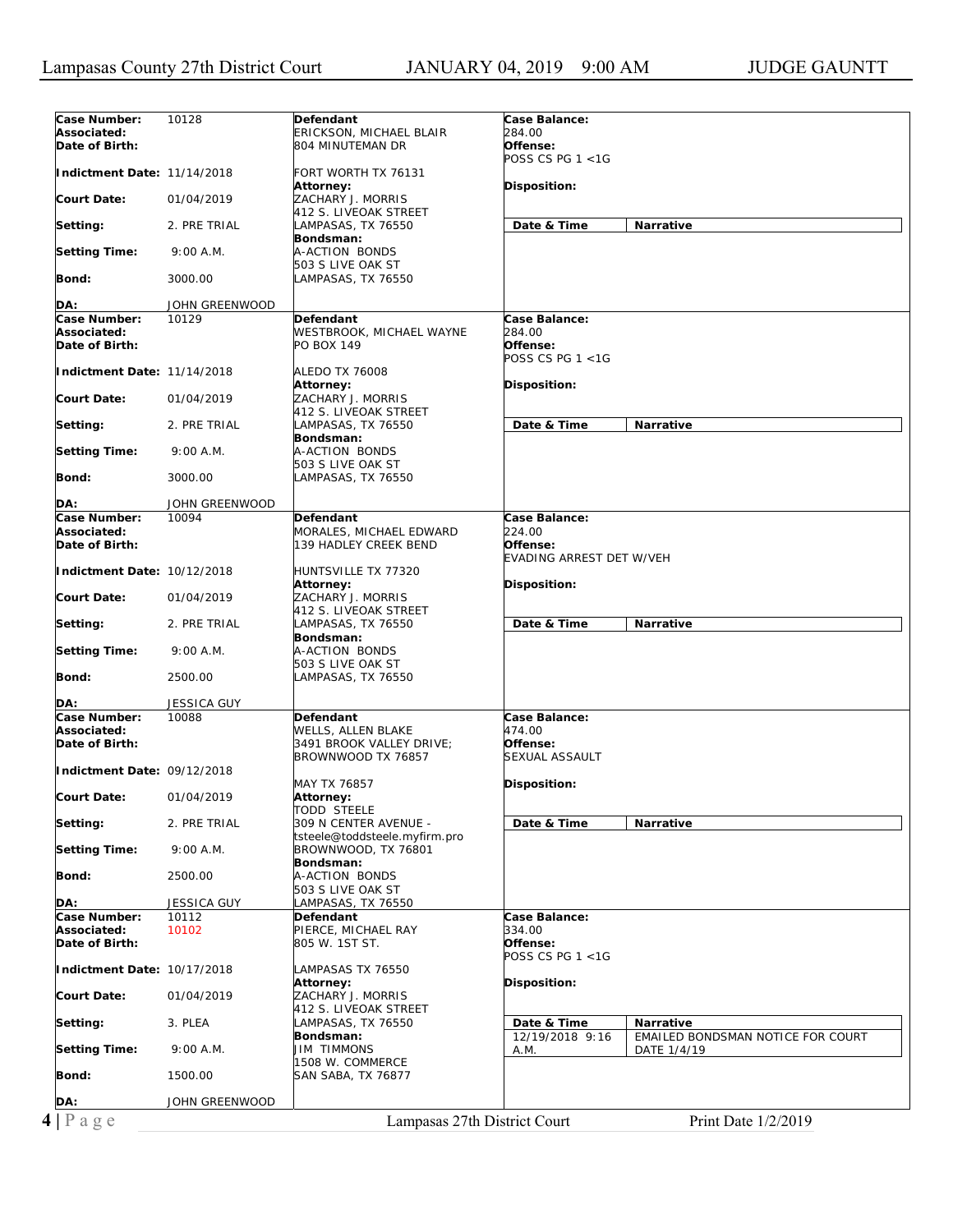| Case Number:                   | 10102          | Defendant                      | Case Balance:                             |                                       |  |
|--------------------------------|----------------|--------------------------------|-------------------------------------------|---------------------------------------|--|
| Associated:                    | 10082          | PIERCE, MICHAEL RAY            | 224.00                                    |                                       |  |
| Date of Birth:                 |                | 805 W. 1ST ST.                 | Offense:                                  |                                       |  |
|                                |                |                                | THEFT OF FIREARM                          |                                       |  |
| Indictment Date: 10/11/2018    |                | LAMPASAS TX 76550              |                                           |                                       |  |
|                                |                | <b>Attorney:</b>               | Disposition:                              |                                       |  |
| <b>Court Date:</b>             | 01/04/2019     | ZACHARY J. MORRIS              |                                           |                                       |  |
|                                |                | 412 S. LIVEOAK STREET          |                                           |                                       |  |
| Setting:                       | 3. PLEA        | LAMPASAS, TX 76550             | Date & Time                               | Narrative                             |  |
|                                |                | Bondsman:                      |                                           |                                       |  |
| <b>Setting Time:</b>           | 9:00 A.M.      | <b>IN JAIL</b>                 |                                           |                                       |  |
|                                |                |                                |                                           |                                       |  |
| Bond:                          | 1500.00        |                                |                                           |                                       |  |
|                                |                |                                |                                           |                                       |  |
| DA:                            | JOHN GREENWOOD |                                |                                           |                                       |  |
| Case Number:                   | 10082          | Defendant                      | Case Balance:                             |                                       |  |
| Associated:                    | 10102          | PIERCE, MICHAEL RAY            | 334.00                                    |                                       |  |
| Date of Birth:                 |                | 805 W. 1ST ST.                 | Offense:                                  |                                       |  |
|                                |                |                                | POSS CS PG $1 < 1G$                       |                                       |  |
| Indictment Date: 08/15/2018    |                | LAMPASAS TX 76550              |                                           |                                       |  |
|                                |                | <b>Attorney:</b>               | Disposition:                              |                                       |  |
| <b>Court Date:</b>             | 01/04/2019     | ZACHARY J. MORRIS              |                                           |                                       |  |
|                                |                | 412 S. LIVEOAK STREET          |                                           |                                       |  |
|                                |                |                                | Date & Time                               | <b>Narrative</b>                      |  |
| Setting:                       | 3. PLEA        | LAMPASAS, TX 76550             |                                           |                                       |  |
|                                |                | Bondsman:                      | 12/19/2018 9:14                           | EMAILED BONDSMAN NOTICE OF COURT DATE |  |
| <b>Setting Time:</b>           | 9:00 A.M.      | <b>JIM TIMMONS</b>             | A.M.                                      | 1/4/19                                |  |
|                                |                | 1508 W. COMMERCE               |                                           |                                       |  |
| Bond:                          | 0.00           | SAN SABA, TX 76877             |                                           |                                       |  |
|                                |                |                                |                                           |                                       |  |
| DA:                            | JOHN GREENWOOD |                                |                                           |                                       |  |
| Case Number:                   | 10083          | Defendant                      | Case Balance:                             |                                       |  |
| Associated:                    |                | MALDONADO, FIDENCIO            | 674.00                                    |                                       |  |
| Date of Birth:                 |                | CONSTATINO                     | Offense:                                  |                                       |  |
|                                |                | 200W RAILWAY ST                | AGG SEXUAL ASSAULT CHILD                  |                                       |  |
| Indictment Date: 08/15/2018    |                |                                |                                           |                                       |  |
|                                |                | LOMETA TX 76853                | Disposition:                              |                                       |  |
| <b>Court Date:</b>             | 01/04/2019     | Attorney:                      |                                           |                                       |  |
|                                |                | <b>MATT GROVE</b>              |                                           |                                       |  |
| Setting:                       | 3. PLEA        | 900 E PECAN STREET STE 300-181 | Date & Time                               | Narrative                             |  |
|                                |                | PFLUGERVILLE, TX 78660         |                                           |                                       |  |
| <b>Setting Time:</b>           | 9:00 A.M.      | Bondsman:                      |                                           |                                       |  |
|                                |                | A-ACTION BONDS                 |                                           |                                       |  |
| Bond:                          | 5000.00        | 503 S LIVE OAK ST              |                                           |                                       |  |
|                                |                | LAMPASAS, TX 76550             |                                           |                                       |  |
| DA:                            | JOHN GREENWOOD |                                |                                           |                                       |  |
| Case Number:                   | 10061          | Defendant                      | Case Balance:                             |                                       |  |
| Associated:                    |                | FAUGHT, LOGAN DALE             | 574.00                                    |                                       |  |
| Date of Birth:                 |                | 905 W. AVE. C                  | Offense:                                  |                                       |  |
|                                |                |                                | <b>INDECENCY W/CHILD SEXUAL CONTACT</b>   |                                       |  |
| Indictment Date: 07/18/2018    |                | LAMPASAS TX 76550              |                                           |                                       |  |
|                                |                | Attorney:                      | Disposition:                              |                                       |  |
| <b>Court Date:</b>             | 01/04/2019     | MATT GROVE                     |                                           |                                       |  |
|                                |                | 900 E PECAN STREET STE 300-181 |                                           |                                       |  |
| Setting:                       | 3. PLEA        | PFLUGERVILLE, TX 78660         | Date & Time                               | Narrative                             |  |
|                                |                | Bondsman:                      |                                           |                                       |  |
| <b>Setting Time:</b>           | 9:00 A.M.      | A-ACTION BONDS                 |                                           |                                       |  |
|                                |                | 503 S LIVE OAK ST              |                                           |                                       |  |
| Bond:                          | 2500.00        | LAMPASAS, TX 76550             |                                           |                                       |  |
|                                |                |                                |                                           |                                       |  |
| DA:                            | JOHN GREENWOOD |                                |                                           |                                       |  |
| <b>Case Number:</b>            | 9846           | Defendant                      | Case Balance:                             |                                       |  |
| Associated:                    |                | MARTIN, PATRICK HOWARD         | 224.00                                    |                                       |  |
| Date of Birth:                 |                | 506 AVE A                      | Offense:                                  |                                       |  |
|                                |                |                                | <b>INTOXICATION ASSAULT W/VEHICLE SBI</b> |                                       |  |
|                                |                |                                |                                           |                                       |  |
| Indictment Date: 07/12/2017    |                |                                | Disposition:                              |                                       |  |
|                                |                |                                |                                           |                                       |  |
|                                |                | <b>Attorney:</b>               |                                           |                                       |  |
|                                | 01/04/2019     | EDDIE G. SHELL                 |                                           |                                       |  |
|                                |                | 6000 NORTH HIGHWAY 281         |                                           |                                       |  |
|                                | 3. PLEA        | MARBLE FALLS, TX 78654         | Date & Time                               | Narrative                             |  |
| <b>Court Date:</b><br>Setting: |                | Bondsman:                      |                                           |                                       |  |
| <b>Setting Time:</b>           | 9:00 A.M.      | <b>BOND BAIL BONDS</b>         |                                           |                                       |  |
|                                |                | PO BOX 532                     |                                           |                                       |  |
| Bond:                          | 1500.00        | COMANCHE, TX 76442             |                                           |                                       |  |
|                                |                |                                |                                           |                                       |  |
| DA:<br>5 Page                  | JESSICA GUY    | Lampasas 27th District Court   |                                           | Print Date 1/2/2019                   |  |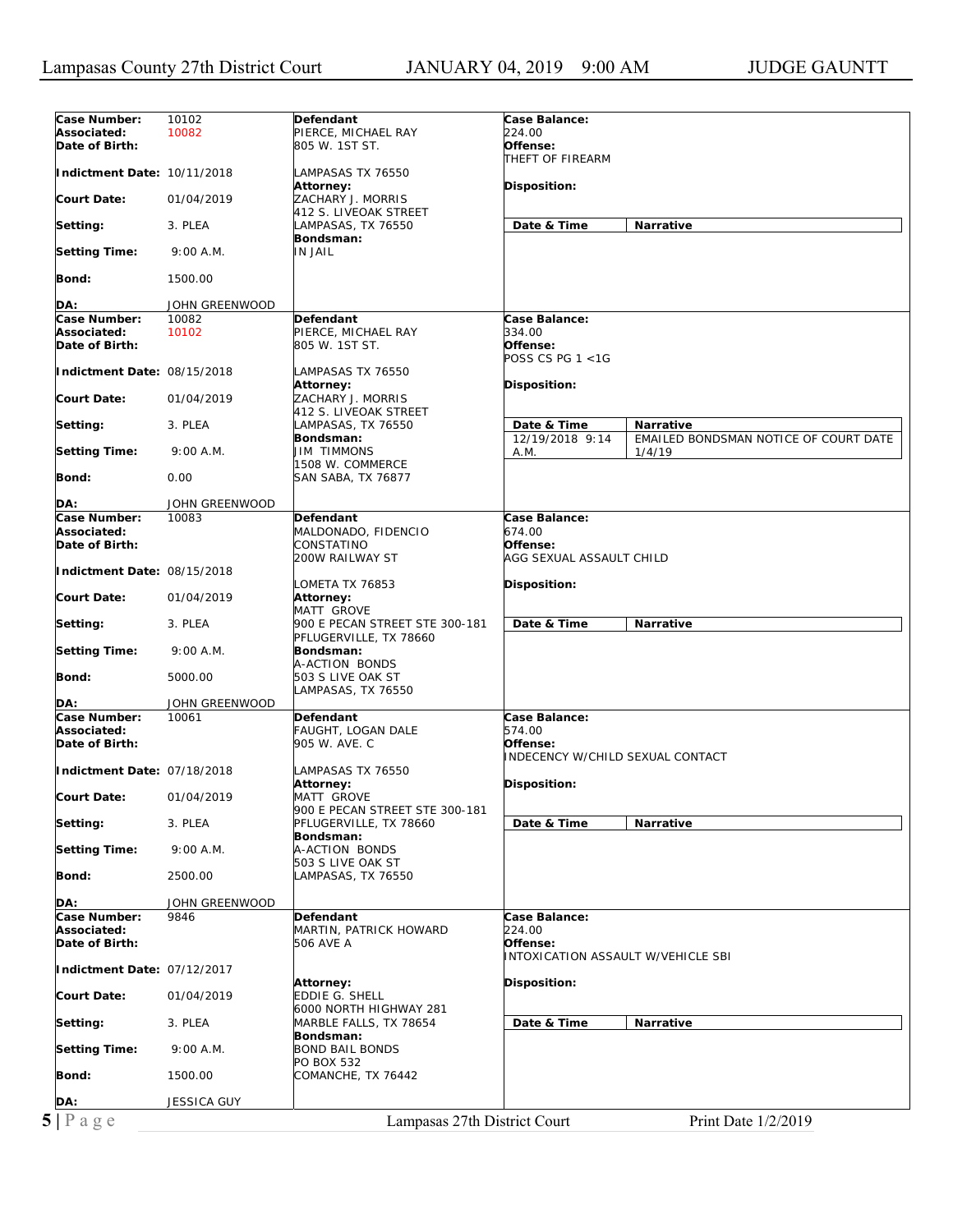| Case Number:                | 10126          | Defendant                      | <b>Case Balance:</b>                                       |
|-----------------------------|----------------|--------------------------------|------------------------------------------------------------|
| Associated:                 |                | MADRIGAL, SERGIUS ARMAND       | 384.00                                                     |
| Date of Birth:              |                | 1806 CHIRICAHUA TERCE          | Offense:                                                   |
|                             |                |                                | DRIVING WHILE INTOXICATED 3RD OR MORE                      |
| Indictment Date: 11/14/2018 |                | HARKER HEIGHTS TX 76548        |                                                            |
|                             |                | Attorney:                      | Disposition:                                               |
| <b>Court Date:</b>          | 01/04/2019     | <b>EDDIE G. SHELL</b>          |                                                            |
|                             |                | 6000 NORTH HIGHWAY 281         |                                                            |
|                             |                |                                |                                                            |
| Setting:                    | 3. PLEA        | MARBLE FALLS, TX 78654         | Date & Time<br>Narrative                                   |
|                             |                | Bondsman:                      |                                                            |
| <b>Setting Time:</b>        | 9:00 A.M.      | IN JAIL                        |                                                            |
|                             |                |                                |                                                            |
| Bond:                       | 0.00           |                                |                                                            |
|                             |                |                                |                                                            |
| DA:                         | JESSICA GUY    |                                |                                                            |
| Case Number:                | 10035          | Defendant                      | Case Balance:                                              |
| Associated:                 |                | SOLANAS, KRISTAN MARIE         | 224.00                                                     |
| Date of Birth:              |                | 3720 WILLIAMS DR; GEORGETOWN   | Offense:                                                   |
|                             |                | TX 78628                       | ASSAULT FAMILY/HOUSEHOLD MEMBER W/PREV CONV                |
| Indictment Date: 05/16/2018 |                |                                |                                                            |
|                             |                |                                |                                                            |
|                             |                | GEORGETOWN TX 78628            | Disposition:                                               |
| <b>Court Date:</b>          | 01/04/2019     | Attorney:                      |                                                            |
|                             |                | <b>BILL PRICE</b>              |                                                            |
| Setting:                    | 4. OPEN PLEA   | 408 SOUTH LIVE OAK             | Date & Time<br>Narrative                                   |
|                             |                | LAMPASAS, TX 76550             |                                                            |
| <b>Setting Time:</b>        | 9:00 A.M.      | Bondsman:                      |                                                            |
|                             |                | A-ACTION BONDS                 |                                                            |
| Bond:                       | 1500.00        | 503 S LIVE OAK ST              |                                                            |
|                             |                | LAMPASAS, TX 76550             |                                                            |
| DA:                         | JOHN GREENWOOD |                                |                                                            |
| Case Number:                | 9552           | Defendant                      | Case Balance:                                              |
| Associated:                 |                |                                | 334.00                                                     |
|                             |                | STEELE, DALTON LYNN            |                                                            |
| Date of Birth:              |                | 896 ROBIN RANCH RD             | Offense:                                                   |
|                             |                |                                | POSS CS PG $1 < 1G$                                        |
| Indictment Date: 05/11/2016 |                | LOCKHART TX 78644              |                                                            |
|                             |                | Attorney:                      | Disposition:                                               |
| <b>Court Date:</b>          | 01/04/2019     | MATT GROVE                     |                                                            |
|                             |                | 900 E PECAN STREET STE 300-181 |                                                            |
| Setting:                    | ADJUDICATION   | PFLUGERVILLE, TX 78660         | Date & Time<br>Narrative                                   |
|                             | ANNOUNCEMENT   | Bondsman:                      |                                                            |
| <b>Setting Time:</b>        | 9:00 A.M.      | <b>BOND BAIL BONDS</b>         |                                                            |
|                             |                | PO BOX 532                     |                                                            |
| Bond:                       |                |                                |                                                            |
|                             | 2500.00        | COMANCHE, TX 76442             |                                                            |
|                             |                |                                |                                                            |
| DA:                         | JESSICA GUY    |                                |                                                            |
| Case Number:                | 9396           | Defendant                      | Case Balance:                                              |
| Associated:                 |                | DUNSMORE, DANIEL NOLAN         | 389.00                                                     |
| Date of Birth:              |                | 123 REMUDA CIRCLE              | Offense:                                                   |
|                             |                |                                | POSS CS PG $1 < 1G$                                        |
| Indictment Date: 05/13/2015 |                |                                |                                                            |
|                             |                | Attorney:                      | Disposition:                                               |
| <b>Court Date:</b>          | 01/04/2019     | <b>NO ATTORNEY</b>             |                                                            |
|                             |                |                                |                                                            |
| Setting:                    | ADJUDICATION   |                                | Date & Time<br>Narrative                                   |
|                             | ANNOUNCEMENT   | Bondsman:                      |                                                            |
|                             |                |                                |                                                            |
| <b>Setting Time:</b>        | 9:00 A.M.      | <b>IN JAIL</b>                 |                                                            |
|                             |                |                                |                                                            |
| Bond:                       | 4000.00        |                                |                                                            |
|                             |                |                                |                                                            |
| DA:                         | JESSICA GUY    |                                |                                                            |
| Case Number:                | 9251           | Defendant                      | Case Balance:                                              |
| Associated:                 |                | <b>BRAY, MEGHAN ELISE</b>      | 419.00                                                     |
| Date of Birth:              |                | 314 SUNSET LANE APT B          | Offense:                                                   |
|                             |                |                                | FORGERY FINANCIAL INSTRUMENT                               |
| Indictment Date: 09/24/2014 |                | COPPERAS COVE TX 76522         |                                                            |
|                             |                | Attorney:                      | Disposition:                                               |
| <b>Court Date:</b>          | 01/04/2019     | <b>KURT GLASS</b>              |                                                            |
|                             |                | 2608 N. MAIN ST. SUITE B-135   |                                                            |
|                             |                |                                |                                                            |
| Setting:                    | ADJUDICATION   | <b>BELTON, TX 76513</b>        | Date & Time<br>Narrative                                   |
|                             | ANNOUNCEMENT   | Bondsman:                      | 12/12/2018 3:06<br>ATTY OFFICE CALLED THEY WILL DO PLEA ON |
| Setting Time:               | 9:00 A.M.      | <b>IN JAIL</b>                 | P.M.<br>1/4/19                                             |
|                             |                |                                |                                                            |
| Bond:                       | 3000.00        |                                |                                                            |
|                             |                |                                |                                                            |
| DA:                         | JESSICA GUY    |                                |                                                            |
|                             |                |                                |                                                            |
| $6 P \text{ age}$           |                | Lampasas 27th District Court   | Print Date 1/2/2019                                        |
|                             |                |                                |                                                            |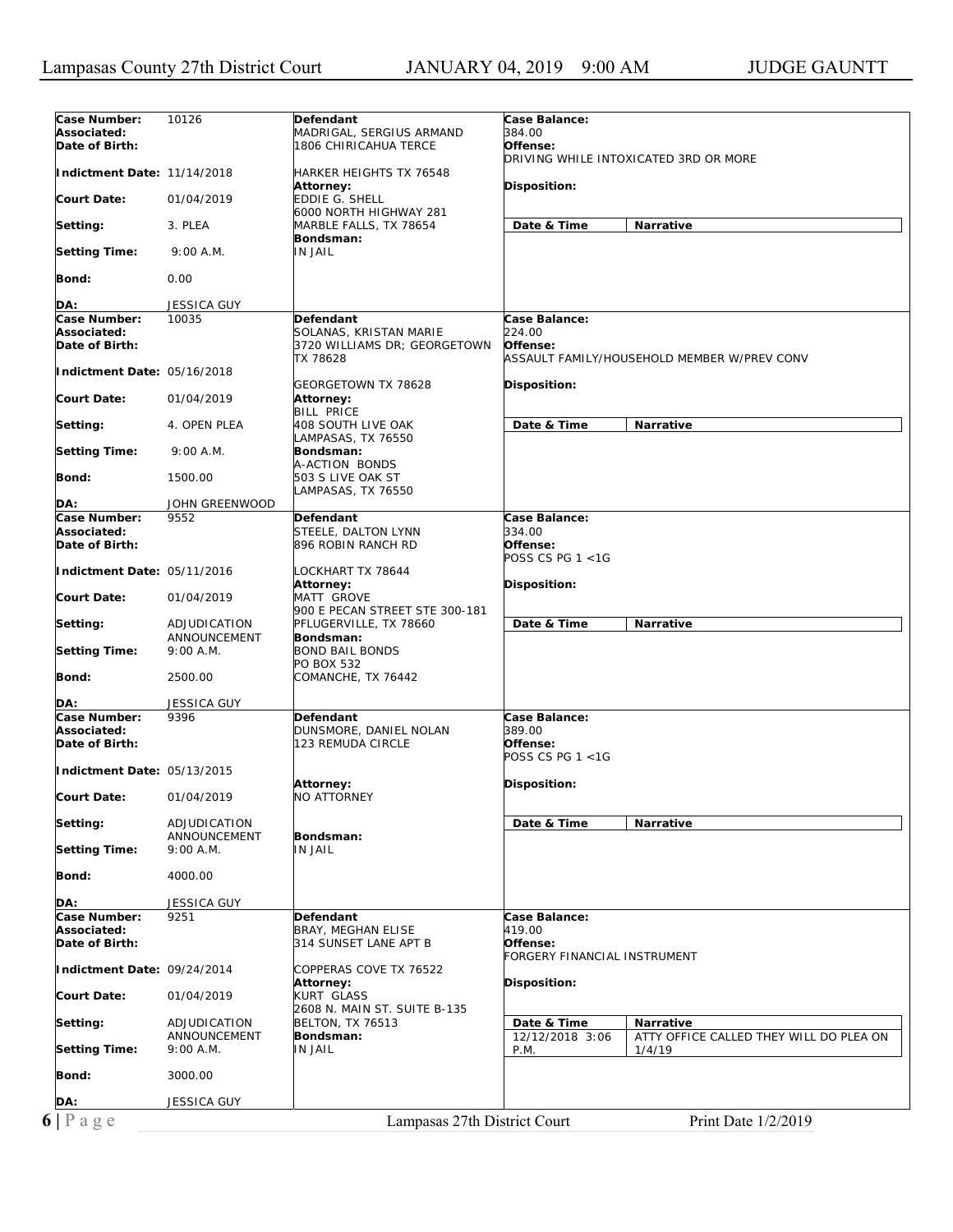| Case Number:                                  | 9707                           | Defendant                                   | Case Balance:           |                                             |
|-----------------------------------------------|--------------------------------|---------------------------------------------|-------------------------|---------------------------------------------|
| Associated:                                   |                                | HOWARD, KRISTIN NICOLE                      | 334.00                  |                                             |
| Date of Birth:                                |                                | 1298 CR 3670                                | Offense:                |                                             |
|                                               |                                |                                             | POSS CS PG 1 <1G        |                                             |
| Indictment Date: 01/18/2017                   |                                |                                             |                         |                                             |
|                                               |                                | Attorney:                                   | Disposition:            |                                             |
| Court Date:                                   | 01/04/2019                     | <b>GREG SIMMONS</b>                         |                         |                                             |
|                                               |                                | 714 NORTH 4TH STREET                        |                         |                                             |
| Setting:                                      | ADJUDICATION<br><b>HEARING</b> | KILLEEN, TX 76541                           | Date & Time             | Narrative                                   |
| Setting Time:                                 | $1:30$ P.M.                    | Bondsman:<br><b>JIM TIMMONS</b>             | 12/27/2018 9:39         | GREG SIMMONS AND RICHARD HAMMETT            |
|                                               |                                | 1508 W. COMMERCE                            | A.M.                    | ATTYS OF RECORD                             |
| Bond:                                         | 30000.00                       | SAN SABA, TX 76877                          |                         |                                             |
|                                               |                                |                                             |                         |                                             |
| DA:                                           | JESSICA GUY                    |                                             |                         |                                             |
| Case Number:                                  | 9589                           | <b>Defendant</b>                            | Case Balance:           |                                             |
| Associated:                                   |                                | MUTTER, MICHAEL HELMUTH                     | 424.00                  |                                             |
| Date of Birth:                                |                                | 311 NORTHERN DOVE, APT B                    | Offense:                |                                             |
|                                               |                                |                                             | POSS CS PG 1 <1G        |                                             |
| Indictment Date: 06/15/2016                   |                                |                                             |                         |                                             |
|                                               |                                | Attorney:                                   | <b>Disposition:</b>     |                                             |
| Court Date:                                   | 01/04/2019                     | ZACHARY J. MORRIS                           |                         |                                             |
|                                               |                                | 412 S. LIVEOAK STREET                       |                         |                                             |
| Setting:                                      | Revocation                     | LAMPASAS, TX 76550                          | Date & Time             | <b>Narrative</b>                            |
|                                               | Announcement<br>9:00 A.M.      | Bondsman:<br>AABEST BAIL BONDS ALBERT SAENZ |                         |                                             |
| <b>Setting Time:</b>                          |                                | 612 E LEON                                  |                         |                                             |
| <b>Bond:</b>                                  | 10000.00                       | GATESVILLE, TX 76528                        |                         |                                             |
|                                               |                                |                                             |                         |                                             |
| DA:                                           | JOHN GREENWOOD                 |                                             |                         |                                             |
| Case Number:                                  | 9614                           | Defendant                                   | Case Balance:           |                                             |
| Associated:                                   |                                | STEM, STEVEN WAYNE                          | 374.00                  |                                             |
| Date of Birth:                                |                                | 4202 CHESTERGAE                             | Offense:                |                                             |
|                                               |                                |                                             | POSS CS PG 1 <1G        |                                             |
| Indictment Date: 08/17/2016                   |                                | SPRING TX 77373                             |                         |                                             |
|                                               |                                | Attorney:                                   | <b>Disposition:</b>     |                                             |
| Court Date:                                   | 01/04/2019                     | TO HIRE                                     |                         |                                             |
|                                               |                                |                                             |                         |                                             |
| Setting:                                      | Revocation                     |                                             | Date & Time             | Narrative                                   |
| <b>Setting Time:</b>                          | Announcement<br>9:00 A.M.      | Bondsman:<br>A-ACTION BONDS                 | 12/14/2018 2:49<br>P.M. | DEF TO HIRE ATTY RESET TO 1/4/19            |
|                                               |                                | 503 S LIVE OAK ST                           |                         |                                             |
| Bond:                                         | 25000.00                       | LAMPASAS, TX 76550                          |                         |                                             |
|                                               |                                |                                             |                         |                                             |
| DA:                                           | JOHN GREENWOOD                 |                                             |                         |                                             |
| Case Number:                                  | 9740                           | Defendant                                   | Case Balance:           |                                             |
| Associated:                                   |                                | PATTERSON, RANDY JOSEPH                     | 299.00                  |                                             |
| Date of Birth:                                |                                | 210 W. 6TH                                  | Offense:                |                                             |
|                                               |                                |                                             |                         | ASSAULT FAMILY/HOUSEHOLD MEMBER W/PREV CONV |
| Indictment Date: 02/15/2016                   |                                |                                             |                         |                                             |
|                                               |                                | <b>Attorney:</b>                            | Disposition:            |                                             |
| <b>Court Date:</b>                            | 01/04/2019                     | KIRK FULK                                   |                         |                                             |
|                                               |                                | PO BOX 1049                                 |                         |                                             |
| Setting:                                      | Revocation<br>Announcement     | GOLDTHWAITE, TX 76844<br>Bondsman:          | Date & Time             | Narrative                                   |
| Setting Time:                                 | $1:30$ P.M.                    |                                             |                         |                                             |
|                                               |                                |                                             |                         |                                             |
|                                               |                                | <b>BOND BAIL BONDS</b>                      |                         |                                             |
|                                               |                                | PO BOX 532                                  |                         |                                             |
| Bond:                                         | 1500.00                        | COMANCHE, TX 76442                          |                         |                                             |
|                                               |                                |                                             |                         |                                             |
| DA:<br>Case Number:                           | JESSICA GUY<br>9915            | Defendant                                   | Case Balance:           |                                             |
| Associated:                                   | 9913                           | ODOM, CINDI DIANN                           | 284.00                  |                                             |
|                                               |                                | 100 W. ELM / PO BOX 74                      | Offense:                |                                             |
|                                               |                                |                                             | POSS CS PG 1 <1G        |                                             |
|                                               |                                | LOMETA TX 76853                             |                         |                                             |
| Date of Birth:<br>Indictment Date: 11/15/2017 |                                | Attorney:                                   | Disposition:            |                                             |
|                                               | 01/04/2019                     | TRACY D CLUCK                               |                         |                                             |
|                                               |                                | 12600 HILL COUNTRY BLVD., STE. R-           |                         |                                             |
|                                               | SENTENCING                     | 275                                         | Date & Time             | Narrative                                   |
| <b>Court Date:</b><br>Setting:                |                                | AUSTIN, TX 78738                            |                         |                                             |
| <b>Setting Time:</b>                          | 9:00 A.M.                      | Bondsman:                                   |                         |                                             |
|                                               |                                | <b>JIM TIMMONS</b>                          |                         |                                             |
| Bond:                                         | 50000.00                       | 1508 W. COMMERCE                            |                         |                                             |
|                                               |                                | SAN SABA, TX 76877                          |                         |                                             |
| DA:<br>$7 P \text{ age}$                      | <b>JESSICA GUY</b>             | Lampasas 27th District Court                |                         | Print Date 1/2/2019                         |